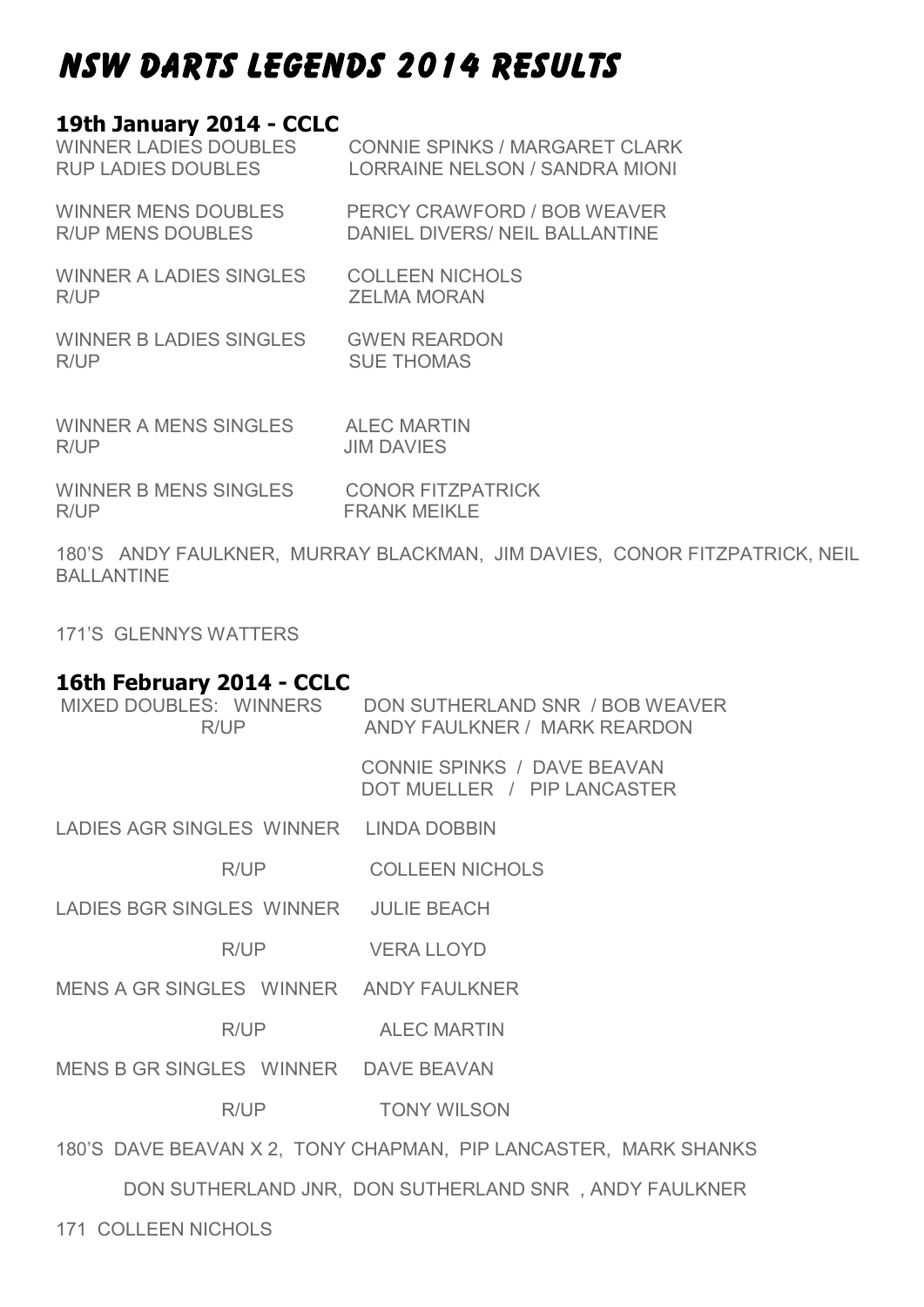### **30th March 2014 - CCLC**

| LADIES DOUBLES WINNERS      | <b>BEV DAVIES / ZELMA MORAN</b>   |
|-----------------------------|-----------------------------------|
| <b>RUNNERS UP</b>           | SHAERRON WILSON / GLENNYS WATTERS |
| <b>MENS DOUBLES WINNERS</b> | STEVE FRIEBE / MURRAY BLACKMAN    |
| <b>RUNNERS UP</b>           | ALEC MARTIN / KEN LUPTON          |

| <b>SINGLES LADIES A WINNER</b> | LINDA DUBBIN                                |
|--------------------------------|---------------------------------------------|
| <b>RUNNER UP</b>               | <b>CONNIE SPINKS</b>                        |
| <b>B WINNER</b>                | <b>HEATHER SCOTT</b>                        |
| <b>RUNNER UP</b>               | VERA LLOYD                                  |
| <b>MENS A WINNER</b>           | <b>JIM DAVIES</b>                           |
| <b>RUNNER UP</b>               | <b>COLIN CHOULES</b>                        |
| <b>B WINNER</b><br>RUNNER UP   | <b>WAYNE SULLIVAN</b><br><b>DAVE BEAVAN</b> |

180'S CRAIG KIRBY, JIM DAVIES x 2.

# **13th April 2014 - CCLC**

| MIXED DOUBLES: WINNERS                  |      | <b>CONNIE SPINKS / EDDIE SIMON</b>       |  |
|-----------------------------------------|------|------------------------------------------|--|
|                                         | R/UP | TONI MARTIN / JIM DAVIES                 |  |
|                                         |      |                                          |  |
| LADIES AGR SINGLES WINNER CONNIE SPINKS |      |                                          |  |
|                                         |      | R/UP ZELMA MORAN                         |  |
|                                         |      | LADIES BGR SINGLES WINNER LESLEY PEACOCK |  |
|                                         | R/UP | <b>GWEN REARDON</b>                      |  |
|                                         |      |                                          |  |
| MENS A GR SINGLES WINNER BILL COLLIER   |      |                                          |  |
|                                         | R/UP | <b>EDDIE SIMON</b>                       |  |
| MENS B GR SINGLES WINNER LEN COLE       |      |                                          |  |
|                                         |      | R/UP WAYNE SULLIVAN                      |  |
|                                         |      |                                          |  |

180'S JIM DAVIES X 2 WAYNE SULLIVAN, & CONNOR FITZPATRICK

171 CARL LUDWIG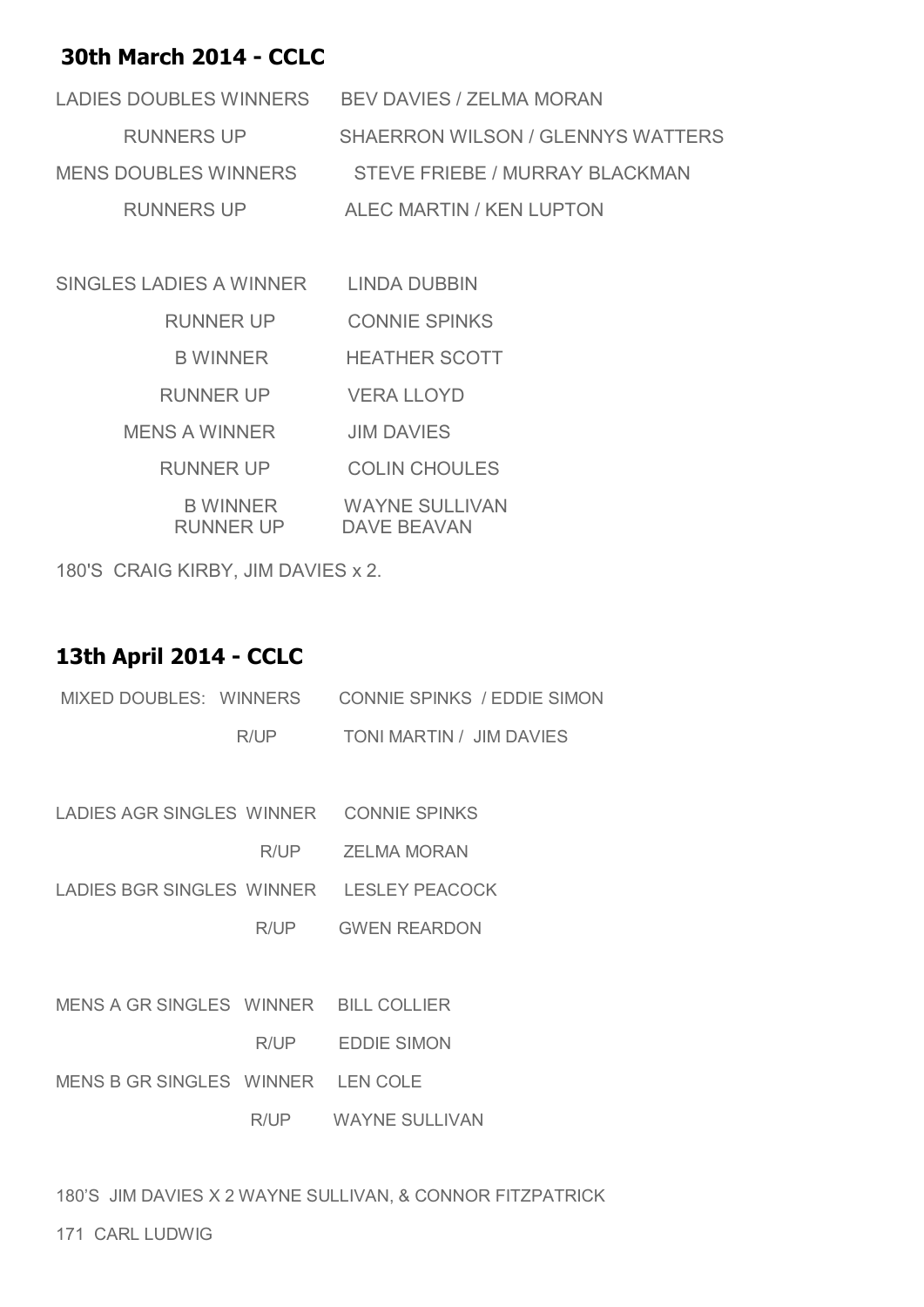# **27th April 2014 - Rosnay Golf Club**

| LADIES DOUBLES WINNERS |               | CHRIS HAUGHEY SHARON WILSON        |
|------------------------|---------------|------------------------------------|
|                        | R/UP          | CONNIE SPINKS FELICITY SMART       |
|                        |               |                                    |
| MENS DOUBLES WINNERS   |               | CONOR FITZPATRICK STEVE OSWALD     |
|                        | R/UP          | <b>BILL MUNCASTER STEVE FRIEBE</b> |
|                        |               |                                    |
| LADIES SINGLES WINNER  |               | <b>SHARON WILSON</b>               |
|                        | R/UP          | COLLEEN NICHOLS                    |
| <b>MENS SINGLES</b>    | <b>WINNER</b> | <b>CONOR FITZPATRICK</b>           |
|                        | R/UP          | <b>STEVE FRIEBE</b>                |
|                        |               |                                    |

180'S STEVE OSWALD LEN COLE

# **25th May 2014 - CCLC**

| MIXED DOUBLES              |        |                         | WINNERS GWENN CONNORS TONY CHAPMAN |
|----------------------------|--------|-------------------------|------------------------------------|
|                            | R/UP   | TANYIA LEE STEVE OSWALD |                                    |
|                            |        |                         |                                    |
|                            | R/UP - | <b>BEV DAVIES</b>       |                                    |
| LADIES B GR SINGLES WINNER |        | <b>RUTH GOTTS</b>       |                                    |
|                            | R/UP   | <b>SYLVIA AGRANOFF</b>  |                                    |
|                            |        |                         |                                    |
|                            | R/UP   | <b>BOB WEAVER</b>       |                                    |
|                            |        |                         |                                    |
|                            | R/UP   | <b>FRANK MEIKLE</b>     |                                    |

180'S PIP LANCASTER TONY CHAPMAN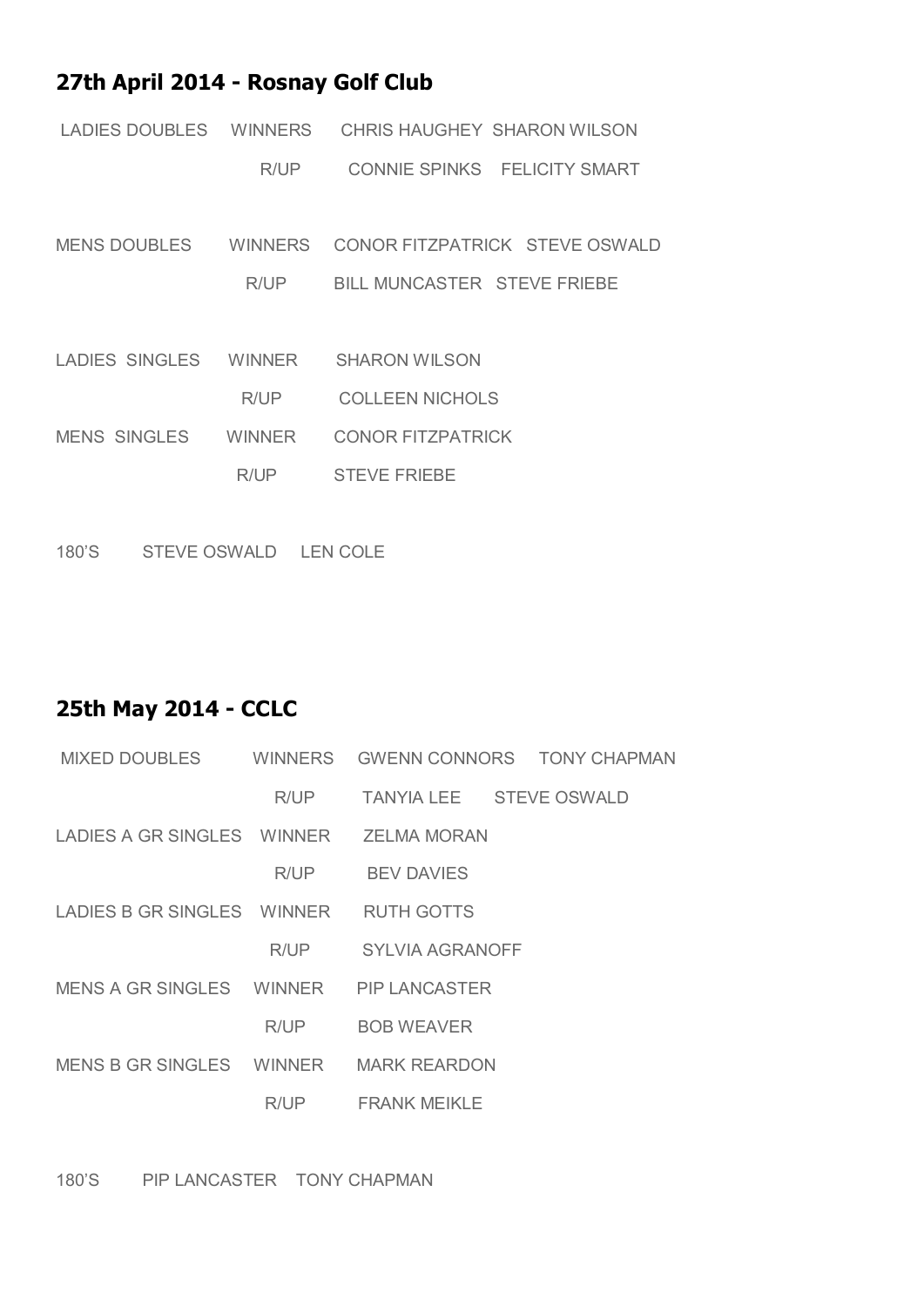# **15th June 2014 - CCLC**

| <b>LADIES DOUBLES</b>                        | <b>WINNERS</b>                           | <b>TONI MARTIN</b>                                                                                                  | <b>CONNIE SPINKS</b> |
|----------------------------------------------|------------------------------------------|---------------------------------------------------------------------------------------------------------------------|----------------------|
|                                              | R/UP                                     | <b>DOT MUELLER</b>                                                                                                  | <b>CHERYL COX</b>    |
| <b>MENS DOUBLES</b>                          | <b>WINNERS</b>                           | <b>JIM DAVIES</b>                                                                                                   | <b>SHADOW</b>        |
| <b>LADIES SINGLES</b><br><b>MENS SINGLES</b> | R/UP<br>WINNER<br>R/UP<br>WINNER<br>R/IP | <b>CLIVE YOUNG</b><br><b>CONNIE SPINKS</b><br><b>PATRICIA TOWNS</b><br><b>JOHN DOBBIN</b><br><b>MURRAY BLACKMAN</b> | <b>BILL COLLIER</b>  |

180'S JOHN FABAR JIM DAVIES

#### **22nd June 2014 - Club Forster**

| LADIES DOUBLES | <b>WINNERS</b><br>R/UP | COLLEEN NICHOLS RUTH WORKMAN<br>DEBBIE MINETT ROBYN MACPHERSON |
|----------------|------------------------|----------------------------------------------------------------|
| MENS DOUBLES   | <b>WINNRS</b><br>R/UP  | COLIN CHOULES CRAIG SMITH<br>JIM DAVIES DARREN THURGOOD        |
| LADIES SINGLES | <b>WINNER</b><br>R/IP  | <b>BEV DAVIES</b><br><b>CONNIE SPINKS</b>                      |
| MENS SINGLES   | <b>WINNFR</b><br>R/UP  | <b>STEVE FRIEBE</b><br><b>JIM DAVIES</b>                       |

180'S STEVE FRIEBE CRAIG SMITH RICK TRONC JIM DAVIES

#### **3rd Aug 2014 - Ryde Ex Services Club**

|                     |      | MIXED DOUBLES WINNERS BRYAN ILIFFE ALEC MARTIN |                                     |
|---------------------|------|------------------------------------------------|-------------------------------------|
|                     | R/UP |                                                | CONOR FITZPATRICK CHRISTINE HAUGHEY |
|                     |      | LADIES SINGLES WINNER ELAINE ROBINSON          |                                     |
|                     | R/UP | <b>CONNIE SPINKS</b>                           |                                     |
| <b>MENS SINGLES</b> |      | WINNER ALEC MARTIN                             |                                     |
|                     | R/Up | <b>CONOR FITZPATRICK</b>                       |                                     |
|                     |      |                                                |                                     |

180'S BILL COLLIER MURRAY BLACKMAN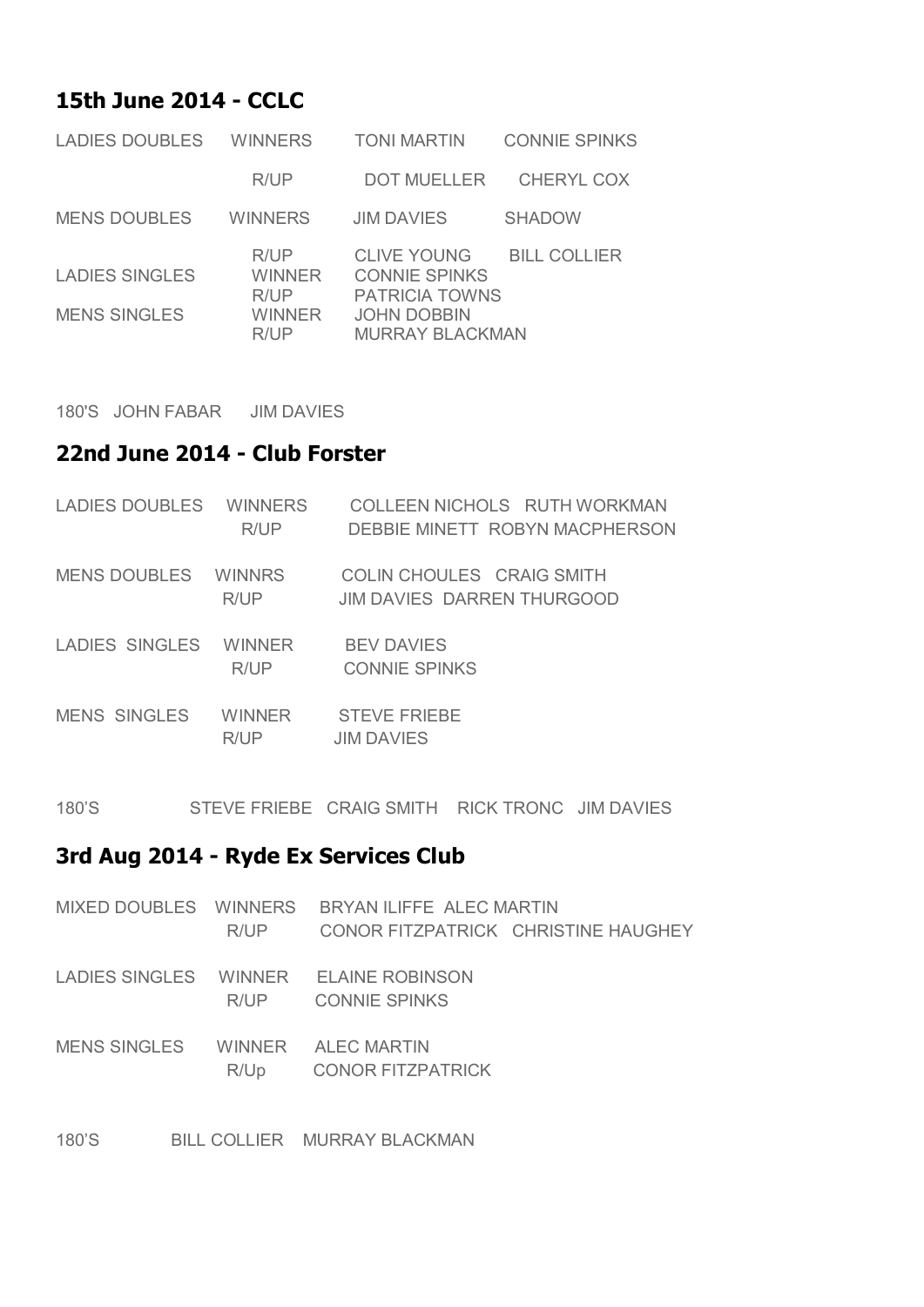#### **14th Sept 2014 - Club Forster**

| MIXED DOUBLES       |            | <b>WINNERS</b><br>R/UP |                                            | <b>BILL COLLIER ANNETTE SIPEK</b><br>BOB BEAVAN MURRAY BLACKMAN |
|---------------------|------------|------------------------|--------------------------------------------|-----------------------------------------------------------------|
| LADIES SINGLES      |            | <b>WINNER</b><br>R/UP  | <b>ANNETTE SIPEK</b><br><b>KITTY HOY</b>   |                                                                 |
| <b>MENS SINGLES</b> |            | WINNER<br>R/UP         | <b>BILL COLLIER</b><br><b>STEVE FRIEBE</b> |                                                                 |
| 180'S               |            | COLIN HUGGETT          |                                            | GARY ALGIE BEV DAVIES                                           |
| 171                 | ANN WEILEY |                        |                                            |                                                                 |

#### **21st Sept 2014 - CCLC**

| <b>MIXED DOUBLES</b>       | <b>WINNERS</b> | <b>JIM DAVIES DOT MUELLER</b> |
|----------------------------|----------------|-------------------------------|
|                            | R/UP           | ALEC MARTIN BEV DAVIES        |
| LADIES A GR SINGLES WINNER |                | <b>GLENNYS WATTERS</b>        |
|                            | R/UP           | <b>BEV DAVIES</b>             |
| LADIES B GR SINGLES        | <b>WINNER</b>  | VERA LLOYD                    |
|                            | R/UP           | <b>LESLEY PEACOCK</b>         |
| <b>MENS A GR SINGLES</b>   | <b>WINNER</b>  | <b>BOB WEAVER</b>             |
|                            | R/UP           | <b>BILL COLLIER</b>           |
| <b>MENS B GR SINGLES</b>   | <b>WINNER</b>  | <b>MARK REARDON</b>           |
|                            | R/UP           | <b>CLIVE SMART</b>            |

180'S JIM DAVIES X 2 BOB WEAVER MARK SHANKS

### **19th Oct 2014 - CCLC**

- MIXED DOUBLES: WINNERS ZELMA MORAN BILL MUNCASTER R/UP BEV DAVIES ALEC MARTIN
- LADIES SINGLES WINNER COL LEEN NICHOLS R/UP ZELMA MORAN
- MENS SINGLES WINNER IAN GUSTARD R/UP JIM DAVIES

180'S ALEC MARTIN BILL COLLIER NEIL BALLANTINE (2)